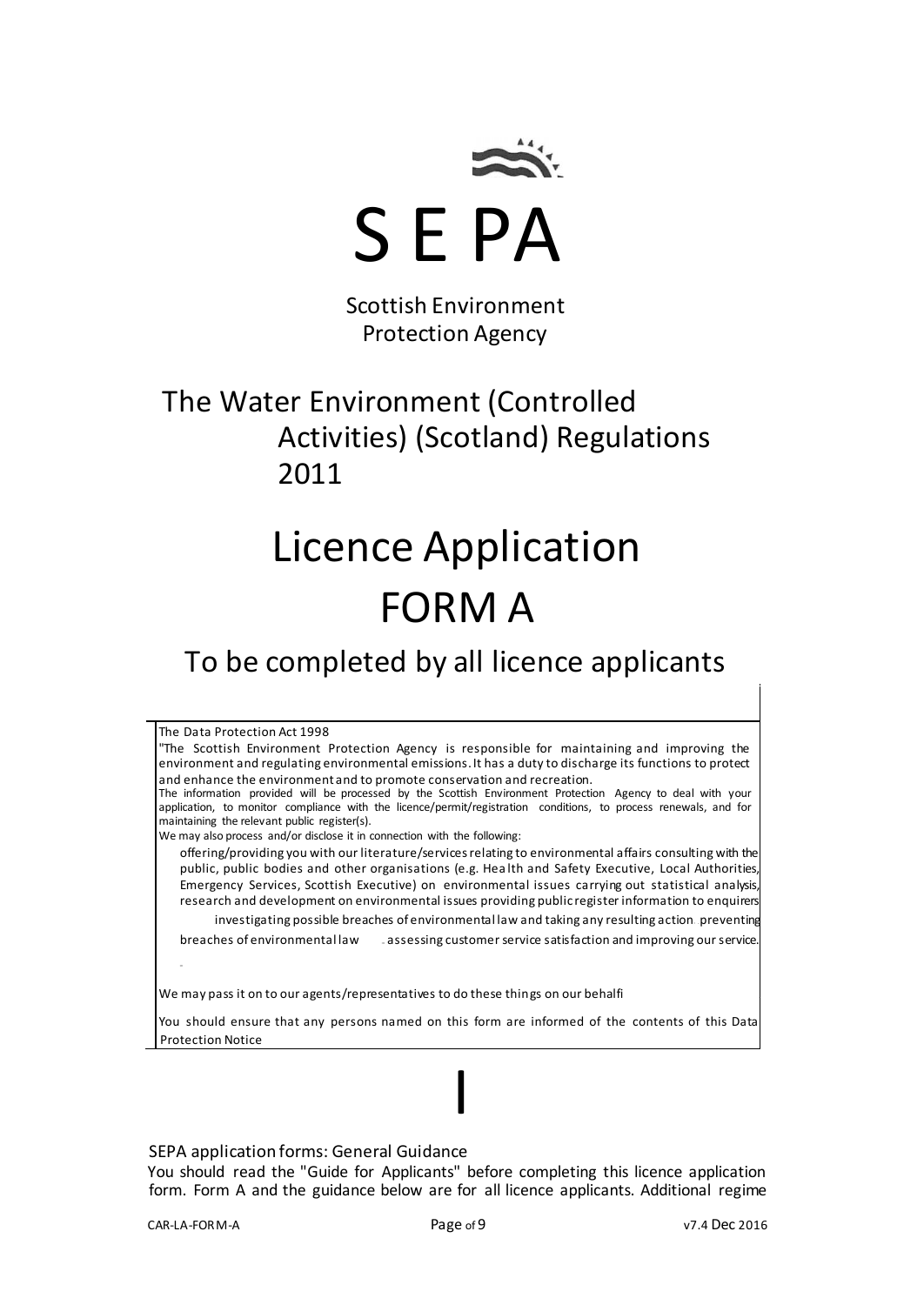specific guidance is listed in the "Guide for Applicants". The regime specific forms available for use are: Form B (General Point Source Discharges, excluding Fish Farm discharges and discharges of Sheep Dip to Land), Form C (Fish Farm discharges), Form D (Abstraction and Impoundment of water), Form E (Engineering Works) and Form F (discharges of Sheep Dip to Land).

#### Making changes to a licence

#### Variations

Application Form G should be used for any application for an administrative or technical variation to a licence.

#### Transfer

Application Form H should be used for any application to transfer a licence in whole or in part to a different responsible person. No other forms need to be completed.

#### Surrender

Application Form I should be used for any application to surrender a licence in whole or in part. No other forms need to be completed.

#### Who signs the application?

If you are making an application on your own behalf and you are the Responsible Person, then you should sign the application form. If the application is being made on behalf of a company, partnership or other organisation which will be the "Responsible Person", then the person who signs the declaration at the end of the form should have the authority to sign the application on behalf of that organisation.

For more guidance on 'Responsible Person' please see the "Guide for Applicants".

Where to send your application See Registry office details at the end of this form.

What happens when we get your application?

We will check through the application to make sure that it is complete and that SEPA has all the information it requires.

We may contact you for further information and depending on the type of application this may be via telephone, letter or in some cases a formal notice.

In cases where further relevant information has to be gathered before a decision can be made on an application, there may be an additional charge, to cover the cost of SEPA acquiring the data but this will always be subject to prior agreement. Poor quality information may result in your application being delayed.

#### Processing your Application

SEPA aims to determine all applications within the statutory period of 4 months. This may be extended in particularly complex cases or where the application is deficient in information but this will only be done in consultation with you.

Disclosure of the information you give us in your application

There may be other interested parties who have to be consulted about your application. SEPA will require significant activities to be advertised in the press for which the applicant must pay. (See further guide on consultation and advertising).

Please read the data protection notice on the front sheet of this form which explains how we will use information given to us.

#### SEPA's full service charter may be viewed from the SEPA web site www.SEPA.orq.uk

SEPA does not control flood risk through CAR. See Flood Risk Standinq Advice for information on possible flood risk impacts from engineering, impoundment and discharge activities.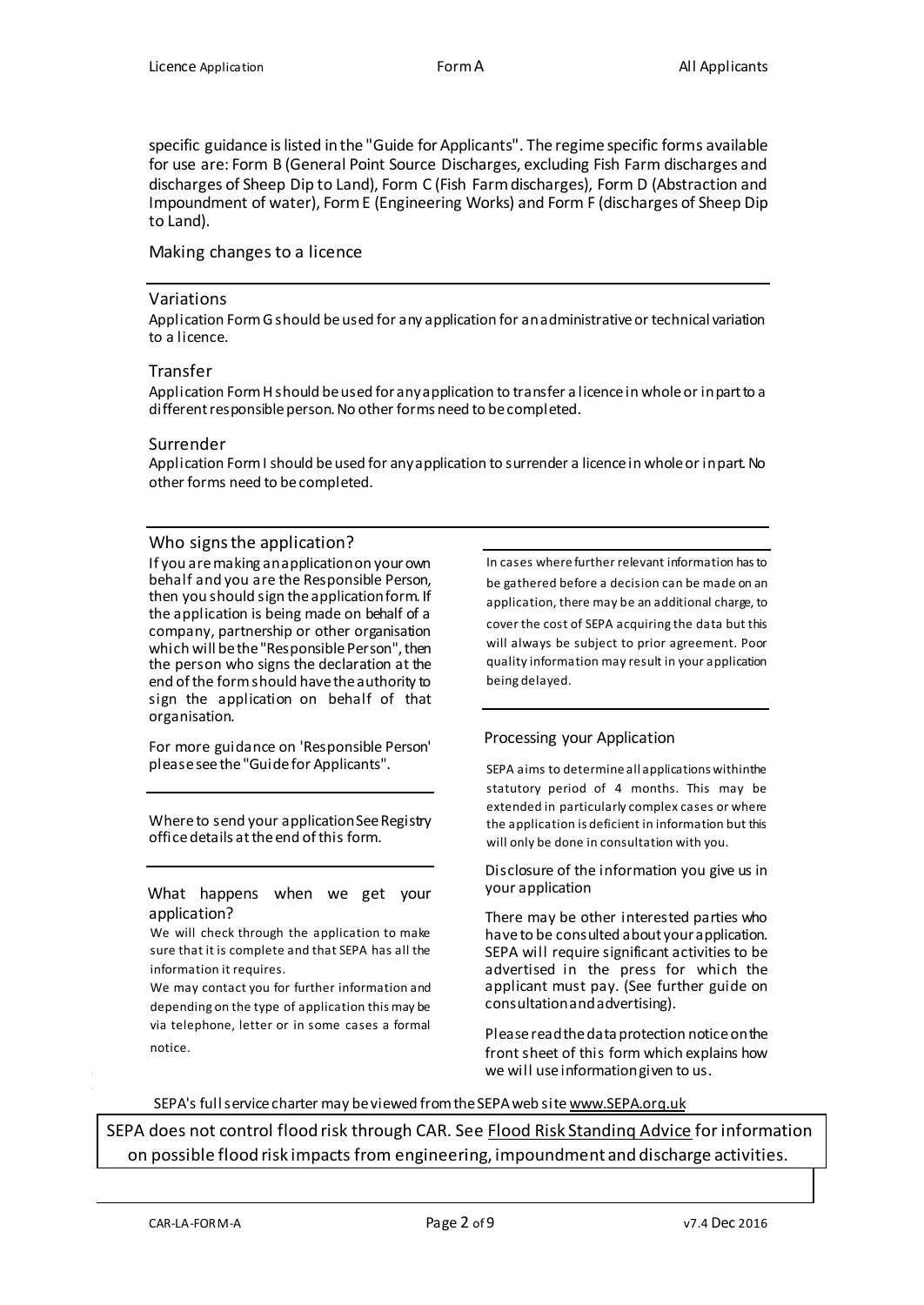$\overline{1}$ 

# SECTION 1: ABOUT THE RESPONSIBLE PERSON AND OTHER CONTACTS

| 1.1                                                                                                                                                                                                                                                                                                                                                                                       | <b>RESPONSIBLE PERSON</b>                                                                                                                                                                                 |                                                                                                                                                                                                     |          |                                                 |                |                                                                                                                      |  |
|-------------------------------------------------------------------------------------------------------------------------------------------------------------------------------------------------------------------------------------------------------------------------------------------------------------------------------------------------------------------------------------------|-----------------------------------------------------------------------------------------------------------------------------------------------------------------------------------------------------------|-----------------------------------------------------------------------------------------------------------------------------------------------------------------------------------------------------|----------|-------------------------------------------------|----------------|----------------------------------------------------------------------------------------------------------------------|--|
| 1.1.1                                                                                                                                                                                                                                                                                                                                                                                     | Please provide the following details about the responsible person (i.e. the person responsible for securing<br>compliance with the conditions of a licence. See applicant guidance for more information): |                                                                                                                                                                                                     |          |                                                 |                |                                                                                                                      |  |
| Name:                                                                                                                                                                                                                                                                                                                                                                                     | The Scottish Salmon Company Ltd                                                                                                                                                                           |                                                                                                                                                                                                     |          |                                                 | Date of Birth: | sc 107275                                                                                                            |  |
| (NB for partnerships please list all partners on a<br>separate sheet and the names of any other<br>persons authorised to sign on behalf of the<br>partnership; for companies, please give<br>registered name and any trading names)                                                                                                                                                       |                                                                                                                                                                                                           |                                                                                                                                                                                                     |          | If a company, please<br>give<br>company number. | registered     |                                                                                                                      |  |
| Status:<br>(Select one of                                                                                                                                                                                                                                                                                                                                                                 | [2 Land-owner/occupier C] Nominated individual on behalf of a voluntary association<br>a)<br>C] Sole Trader C) Other, please specify:<br>Individual:                                                      |                                                                                                                                                                                                     |          |                                                 |                |                                                                                                                      |  |
| the<br>options<br>from either a) or<br>b) and provide                                                                                                                                                                                                                                                                                                                                     |                                                                                                                                                                                                           | If applicable insert name<br>of voluntary association:                                                                                                                                              |          |                                                 |                |                                                                                                                      |  |
| additional<br>the<br>details<br>where<br>relevant)                                                                                                                                                                                                                                                                                                                                        | b)<br>Corporate<br>body:                                                                                                                                                                                  | limited by guarantee<br>Other Corporate Body (e.g. 'NHS Trust', 'Local Authority')<br>C] Nominated corporate body on behalf of a voluntary association Other,<br>please specify (e.g. 'the Crown'): |          |                                                 |                | Limited Company (Ltd or plc) C] Scottish Partnership C] Other Partnership Company                                    |  |
|                                                                                                                                                                                                                                                                                                                                                                                           |                                                                                                                                                                                                           | If applicable insert name<br>of voluntary association:                                                                                                                                              |          |                                                 |                |                                                                                                                      |  |
| Address:<br>If a company,<br>please<br>give<br>of<br>address<br>registered<br>office.                                                                                                                                                                                                                                                                                                     | 8 Melville Crescent<br>Edinburgh                                                                                                                                                                          |                                                                                                                                                                                                     |          |                                                 |                |                                                                                                                      |  |
| Postcode:                                                                                                                                                                                                                                                                                                                                                                                 | EH3 7JA                                                                                                                                                                                                   |                                                                                                                                                                                                     | E-mail:  |                                                 |                |                                                                                                                      |  |
| Tel No:                                                                                                                                                                                                                                                                                                                                                                                   |                                                                                                                                                                                                           |                                                                                                                                                                                                     | Fax No:  |                                                 |                |                                                                                                                      |  |
|                                                                                                                                                                                                                                                                                                                                                                                           | with the conditions of any authorisation?                                                                                                                                                                 | 1.1.2 Is there anything you wish to disclose which might inhibit<br>you from undertaking your duty to ensure compliance                                                                             | Document | name/Reference                                  |                | NO (C] YES, please give full information on separate sheet)                                                          |  |
| Address for service of notices:<br>1.1.3 Is this also the applicant contact, billing address,<br>NO YES<br>Applicant Contact:<br>correspondence address and address for service of<br>NO YES C]<br>Billing address::<br><b>NO YES</b><br>notices? If yes to all go to section 2. If no to any,<br>Correspondence address:<br>NO a YES<br>complete relevant parts of question 1.2 and 1.3. |                                                                                                                                                                                                           |                                                                                                                                                                                                     |          |                                                 |                |                                                                                                                      |  |
| 1.2 FURTHER CONTACT ADDRESSES:                                                                                                                                                                                                                                                                                                                                                            |                                                                                                                                                                                                           |                                                                                                                                                                                                     |          |                                                 |                |                                                                                                                      |  |
|                                                                                                                                                                                                                                                                                                                                                                                           |                                                                                                                                                                                                           | from those given in question 1.1 please complete the relevant sections below.                                                                                                                       |          |                                                 |                | Where the address for service of notices, applicant contact, billing address or correspondence address are different |  |
| 1.2.1 ADDRESS FOR SERVICE OF NOTICES:                                                                                                                                                                                                                                                                                                                                                     |                                                                                                                                                                                                           | (SEPA ONLY: THIS INFORMATION MUST BE PUT INTO RELEVANT BOX ON OAF)                                                                                                                                  |          |                                                 |                |                                                                                                                      |  |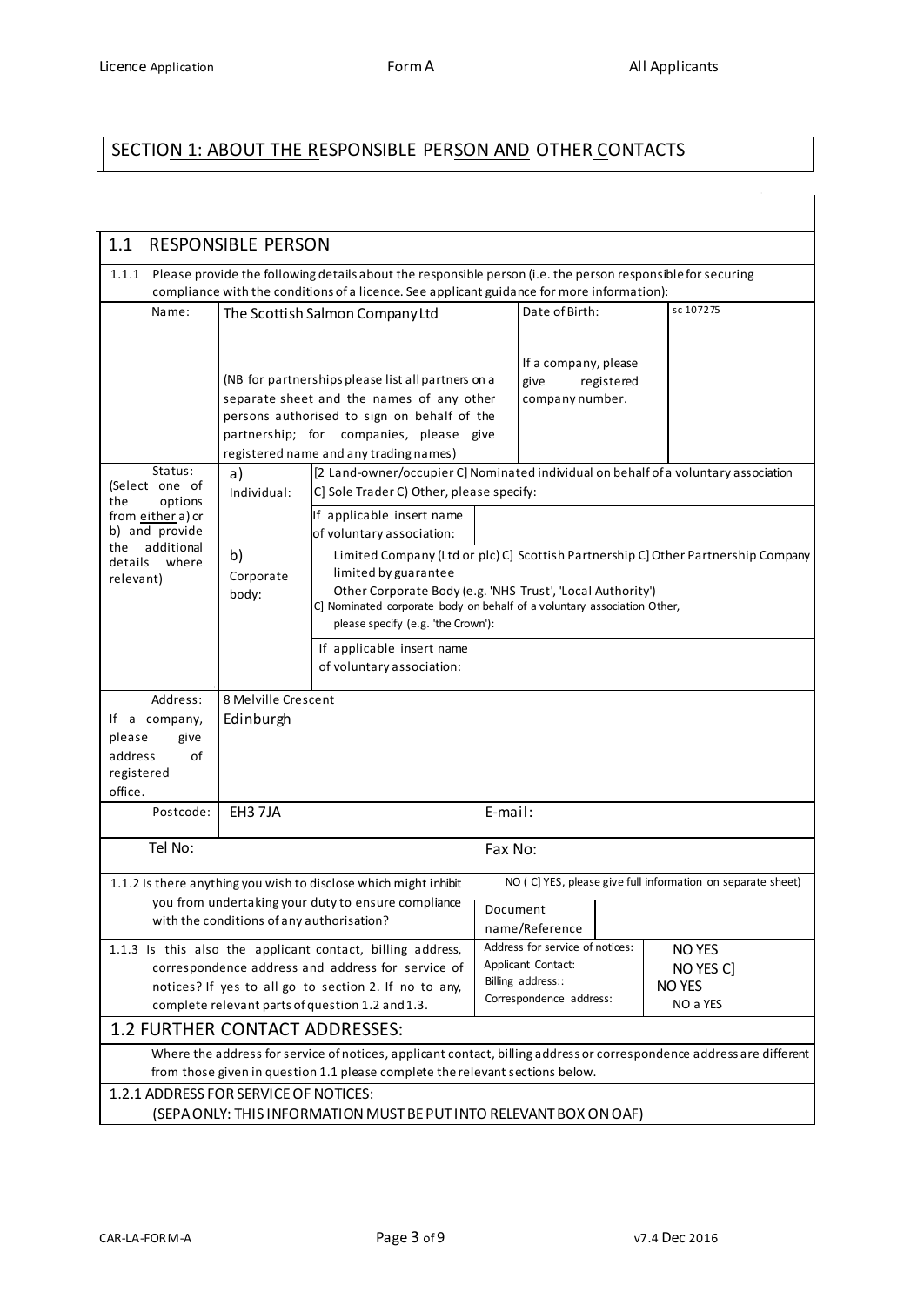|                      | your behalf will accept notices from SEPA under:                                                                                                               | You may specify an alternative UK address to those given in 1.1 or 1.2 as the address at which you or someone on |  |  |  |  |
|----------------------|----------------------------------------------------------------------------------------------------------------------------------------------------------------|------------------------------------------------------------------------------------------------------------------|--|--|--|--|
|                      | C regulation 13(2) (notice requiring advertisement of application)                                                                                             |                                                                                                                  |  |  |  |  |
| ٠<br>٠               | regulation 15(3) (notification of grant of licence, or refusal)<br>C] regulation 29(1) (notice of suspension or revocation of authorisation) and/or regulation |                                                                                                                  |  |  |  |  |
|                      | 32(2) (enforcement notice).                                                                                                                                    |                                                                                                                  |  |  |  |  |
|                      |                                                                                                                                                                | Please tick the boxes of all types of notice which you wish to be served at this address.                        |  |  |  |  |
| <b>Contact Name:</b> |                                                                                                                                                                |                                                                                                                  |  |  |  |  |
| Address:             | Scottish Salmon Company<br>8 Melville Crescent<br>Edinburgh                                                                                                    |                                                                                                                  |  |  |  |  |
| Postcode:            | EH3 7JA<br>Contact No.                                                                                                                                         |                                                                                                                  |  |  |  |  |

 $\sim$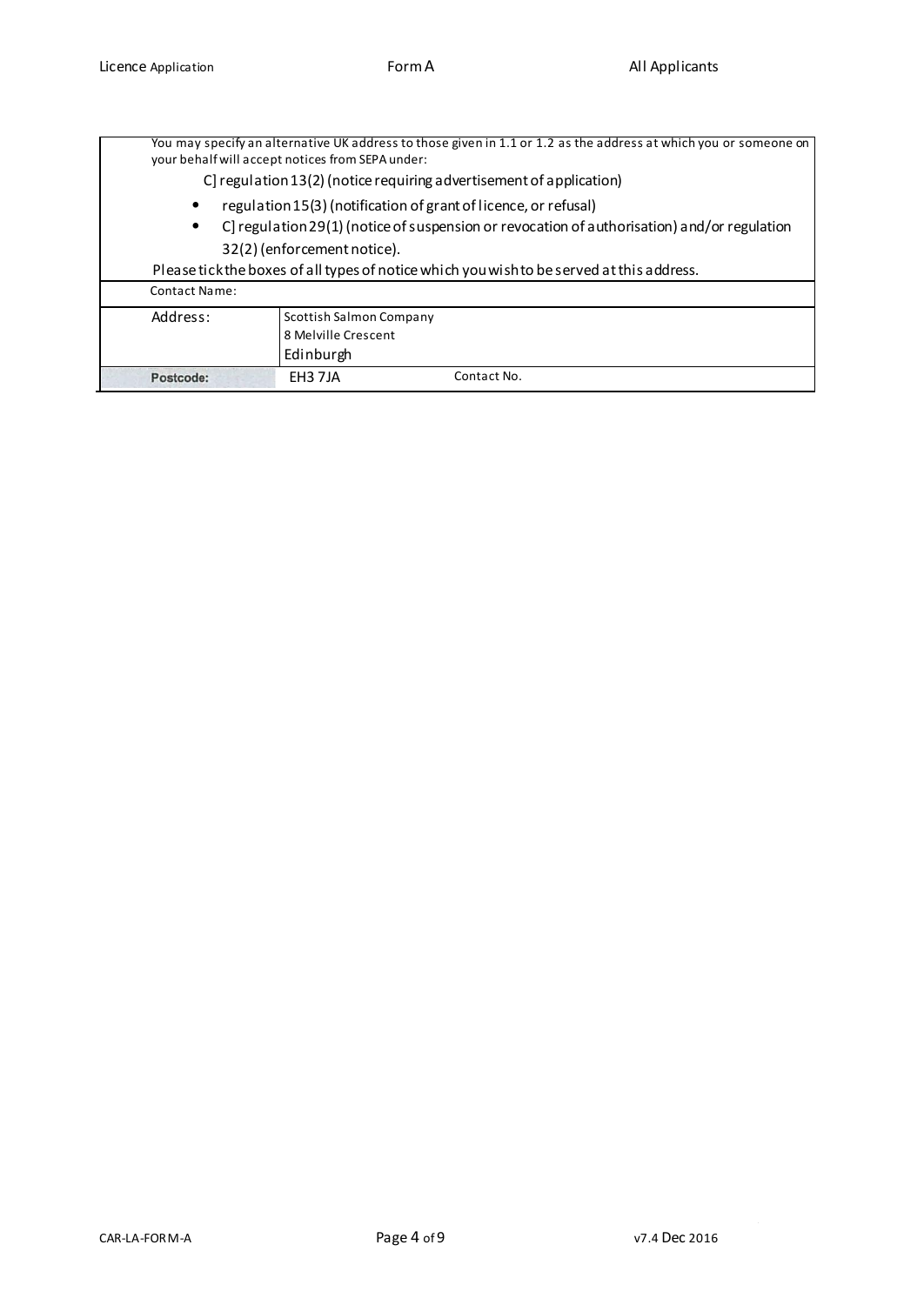#### 12.2 APPLICANT CONTACT:

Please nominate someone who we can contact directly with any questions about your application. Contact Name:

| Address:  | Scottish Salmon Company |         |
|-----------|-------------------------|---------|
|           | 8 Mel ville Crescent    |         |
|           | Edinburgh               |         |
| Postcode: | EH3 7JA                 | E-Mail: |
| Tel No:   |                         | Fax No: |

#### 1.2.3 BILLING ADDRESS:

If a licence is issued you may be required to pay an annual subsistence charge. Please provide details ofthe address you wish invoices to be sent to and details of someone we may contact about fees and charges. Please see the SEPA charging scheme for more details. Contact Name: Scottish Salmon Company

| Address:  | 8 Melville Crescent |         |
|-----------|---------------------|---------|
|           | Edinburgh           |         |
| Postcode: | EH3 7JA             | E-Mail: |
|           |                     | Fax     |
| Tel No:   |                     | No:     |

#### 1.2.4 CORRESPONDENCE ADDRESS:

Enter details here if you wish to provide an alternative correspondence address to that given in 1.1. Contact Name:

| Address:  | Scottish Salmon Company |         |
|-----------|-------------------------|---------|
|           | 8 Mel ville Crescent    |         |
|           | Edinburgh               |         |
| Postcode: | EH3 7JA                 | E-Mail: |
| Tel No:   |                         | Fax No: |

# SECTION 2: ABOUT THE SITE OR SCHEME OF ASSOCIATED ACTIVITIES (i.e. where all associated activities take place

#### 2.1 SITE DETAILS

Please enter the address of the site where the associated activities to be licensed are located.

Site Name (to be used as a reference to your site) North Arran B

Company House SIC Code (if applicable)

(If a farm) IACS Farm Code Address c/o Scottish Salmon Company, Toward, Dunoon, Argyll Post code PA23 71-JJ

Tel No

Fax No

e-mail

#### 2.2 ACTIVITIES CARRIED OUT AT THE SITE

#### Please state the number of each activity you are applying for -this will help you identify the correct form<br>to complete. to complete. box please

Discharge to waters or land excluding fish farm effluent (inc. new outfall FORM Bdesign) and disposal of sheep dip or other agrochemicals to land

Number of each activity in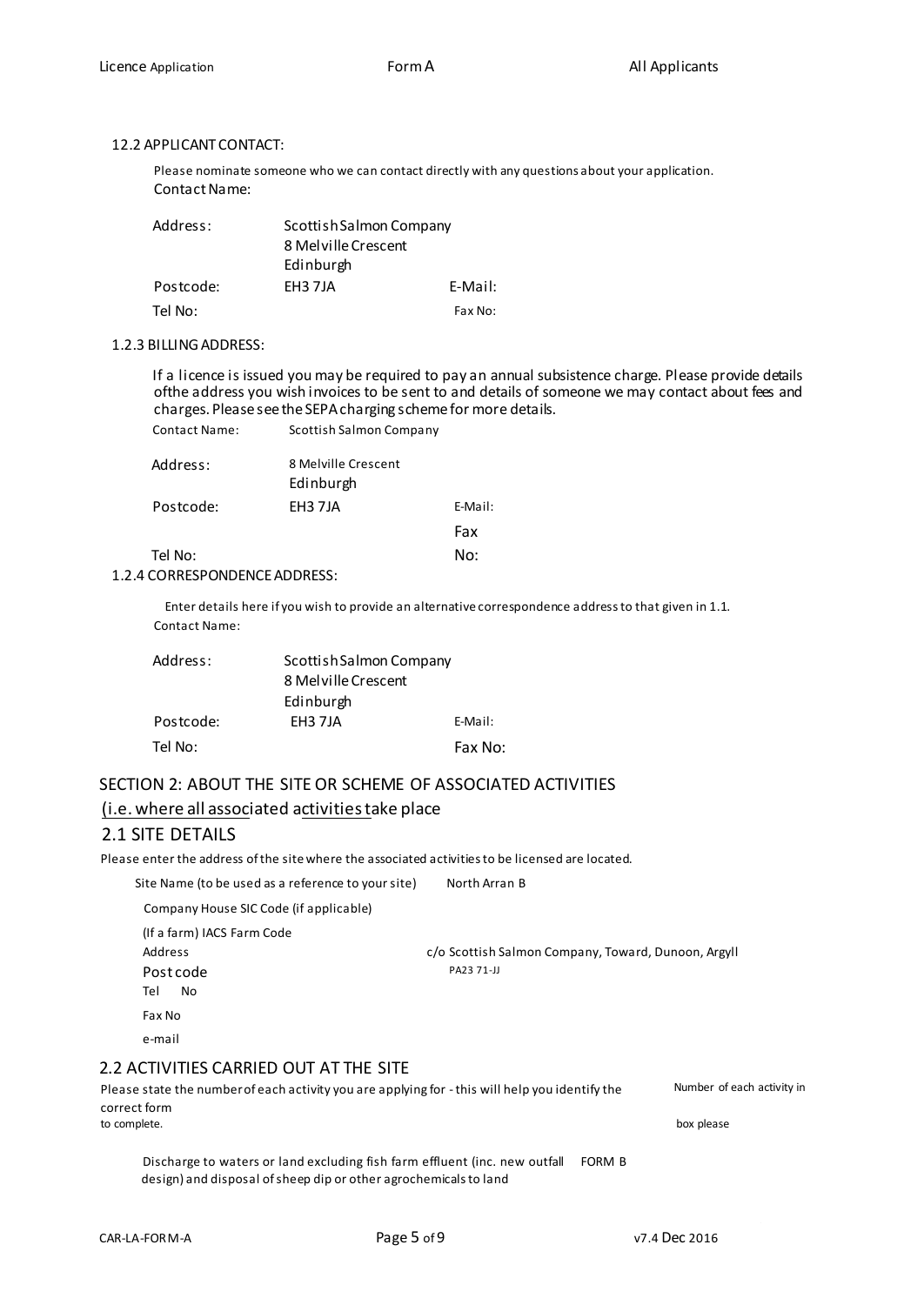| Discharge offish farm effluent (inc. new outfall design) | FORM C        |
|----------------------------------------------------------|---------------|
| Abstraction of water (inc. new intake design)            | FORM D        |
| Impoundment of Water                                     | FORM D        |
| Engineering (excluding new outfalls/intakes)             | <b>FORM E</b> |
| Agrochemical/sheep dip disposal to land                  | FORM F        |

#### 2.3 SITE LOCATION NATIONAL GRID REFERENCE

Please enter the Ordnance Survey national grid reference (10 characters e.g. NS 1234 5678). If the location extends beyond<br>a single point please give the grid reference of the front gate or entrance. N R 9 5 0 2 a single point please give the grid reference of the front gate or entrance. N R<br>4 9  $\begin{array}{ccc} 8 & 6 & 1 \end{array}$ 4 9 8 6 1

## 2.4 SITE PLAN

#### PLEASE INCLUDE A PLAN SHOWING THE LOCATION OF THE SITE AND ALL ACTIVITIES APPLIED FOR.

The plan should preferably be a licensed extract from OS map, or properly drawn scheme, clearly labelled and legible.

#### 2.5 CURRENT SEPA ENVIRONMENTAL LICENCES ASSOCIATED WITH THE SITE

Include CAR authorisations. If applicable please detail any existing consents, permits or licences issued by SEPA or its predecessor bodies in relation to this site (e.g. COPA consent, PPC permit, Waste Management Licence, Groundwater Authorisation etc). Continue on separate sheet if necessary.

Reference Number:

Reference Number:

Document name/reference:

#### 2.6 PLANNING DOCUMENTS RELEVANT TO SITE/SCHEME OF ACTIVITIES 26.1 PLANNINGPERMISSION forSiteactjvities or

associated scheme of acü<sup>i</sup>, äües

#### 2.6.2 BUILDING WARRANT REFERENCE

NUMBER for Site activities or associated scheme of activities

#### 2.7 NON-TECHNICAL SUMMARY

2.7.1 Please provide a non-technical summary of the information provided in your application (see Licence Applicant Guidance' for further information on what should be included). If necessary, please continue on a separate sheet.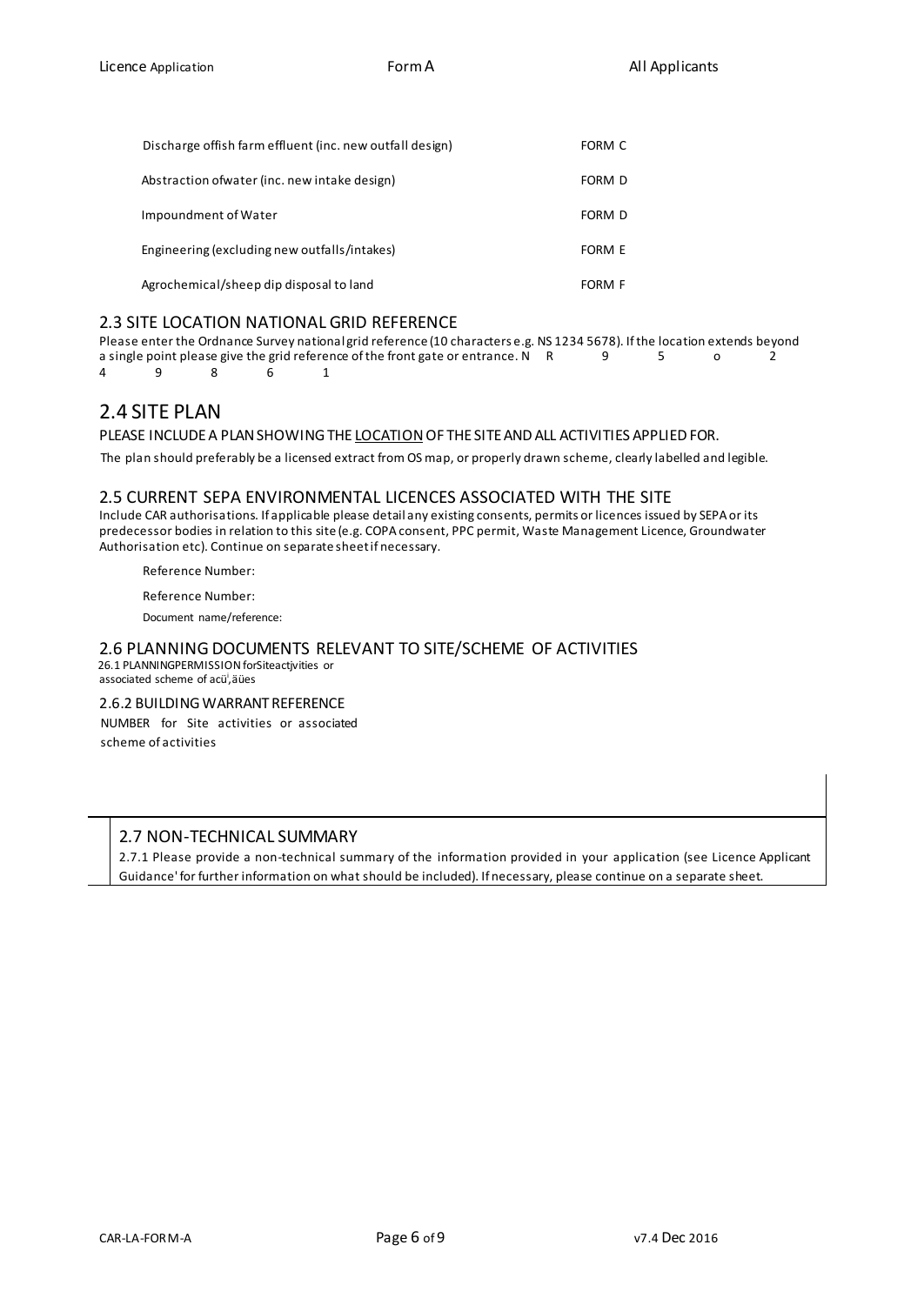This application is for a new CAR licence at the North Arran B site. The application proposes to install 10 x 120m circular cages in a 2 x 5 formation, 75m grid. The site will have a net depth of 10m. The proposal is for a maximum biomass of 2,500t, a stocking density of 21.8134kg/m<sup>3</sup> and the use of bath and in-feed medicines. Modelling for biomass, in-feed treatments and bath treatments has been included in the modelling report provided with this application. A hydrographic report and site plans have also been included with this application.

The proposed site is also subject to a planning application, which will be in progress concurrently with this CAR application.

### SECTION 3: NATIONAL SECURITY AND COMMERCIAL CONFIDENTIALITY

#### 3.1 COMMERCIAL CONFIDENTIALITY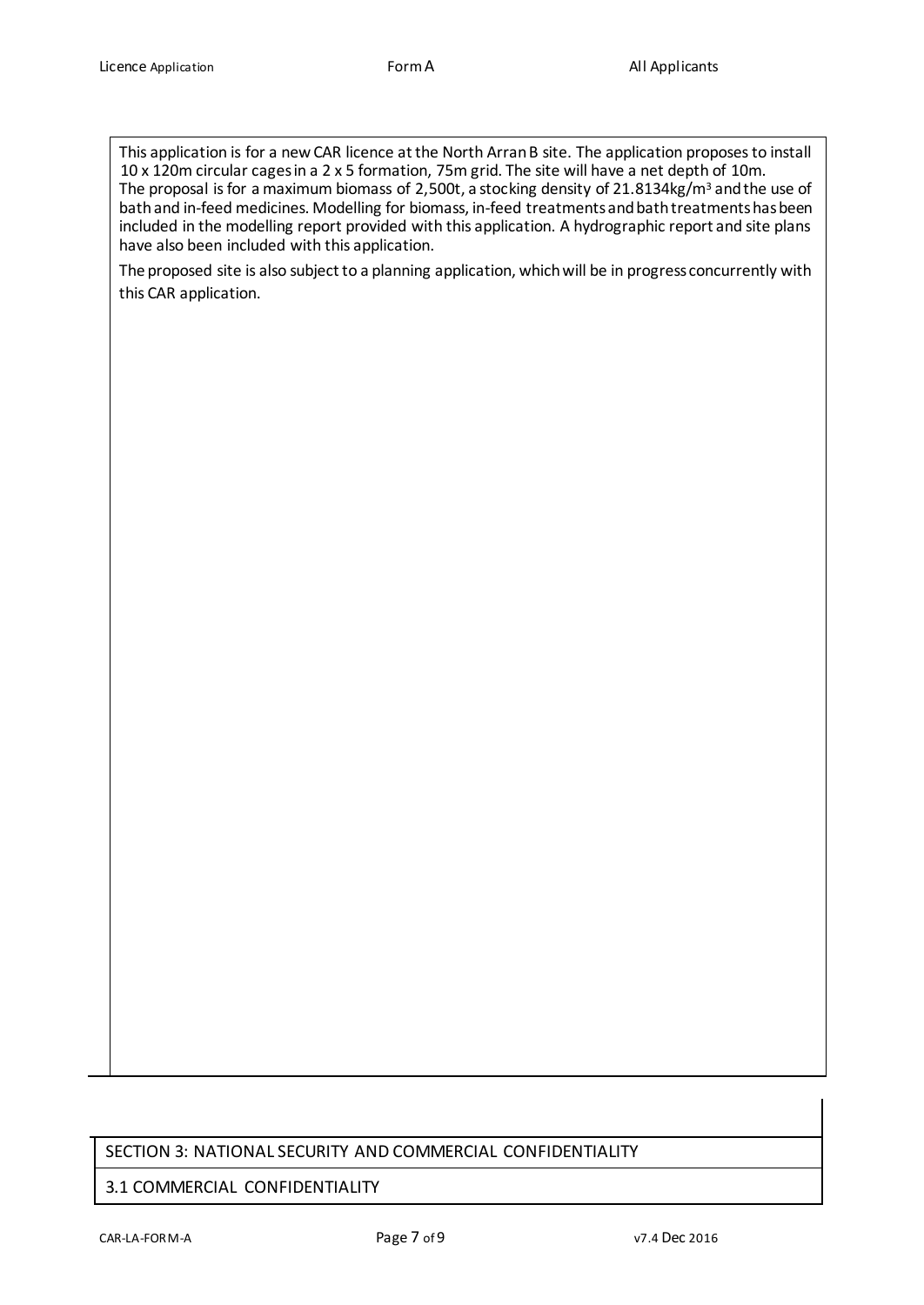| Is there any information that you wish to justify being kept from the public<br>register on the grounds of commercial confidentiality? | NO C] YES If yes please give full information<br>relevant documents/parts of<br>identifv<br>and<br>documents. NB There is an additional application<br>fee for a commercial confidentiality request. Please<br>refer to Clause 12 of the 'Charging Scheme' for the<br>correct fee. |
|----------------------------------------------------------------------------------------------------------------------------------------|------------------------------------------------------------------------------------------------------------------------------------------------------------------------------------------------------------------------------------------------------------------------------------|
| Poforonco numbor for the decuments                                                                                                     |                                                                                                                                                                                                                                                                                    |

'Reference number for the documents:

#### 3.2 NATIONAL SECURITY

If there is any information in the application that you believe should be kept from the public register on the grounds of nat ional security please:

- Provide full information on separate sheets.
- Provide a copy of the application form to the Scottish Ministers for a Direction (as appropriate) on the issue of national security.

DO NOT WRITE ANYTHING ABOUT NATIONAL SECURITY ON THIS FORM, NOR GIVE REFERENCE NUMBERS TO THE RELEVANT INFORMATION/DOCUMENTS SUBMITTED. SEE APPLICANT GUIDANCE FOR FURTHER INFORMATION.

|                                | <b>SECTION 4: SIGNATURES AND DECLARATION</b>                                                                                                                                                                                                                                                                                                                                        |  |  |  |  |  |
|--------------------------------|-------------------------------------------------------------------------------------------------------------------------------------------------------------------------------------------------------------------------------------------------------------------------------------------------------------------------------------------------------------------------------------|--|--|--|--|--|
|                                | 4.1 The Responsible Personidentified on this form must sign below, please use a separate sheet if you need to.                                                                                                                                                                                                                                                                      |  |  |  |  |  |
|                                | It is an offence under Regulation 44 of the Water Environment (Controlled Activities) (Scotland) Regulations 2011 to:<br>Make a statement which you know to be false or misleading in a material particular,<br>Recklessly make a statement which is false or misleading in a material particular, for<br>the purposes of obtaining an authorisation (for yourself or anyone else). |  |  |  |  |  |
| If you make a false statement: |                                                                                                                                                                                                                                                                                                                                                                                     |  |  |  |  |  |
|                                | We may prepare a report to the Procurator Fiscal who may prosecute you, and                                                                                                                                                                                                                                                                                                         |  |  |  |  |  |
|                                | If you are convicted, you are liable to a fine or imprisonment, or both.                                                                                                                                                                                                                                                                                                            |  |  |  |  |  |
| Declaration (*delete           | 11We certify that the information in this application is correct.                                                                                                                                                                                                                                                                                                                   |  |  |  |  |  |
| as appropriate):               | $\ast$<br>IIWe apply for an authorisation in respect of the particulars described in this application (including<br>any supporting documentation that *I/we have supplied)                                                                                                                                                                                                          |  |  |  |  |  |
|                                | $\ast$<br>IIWe specify the address given at 1.2.4 above as the address at which *I/we will accept                                                                                                                                                                                                                                                                                   |  |  |  |  |  |
|                                | service of notices of the types selected there.                                                                                                                                                                                                                                                                                                                                     |  |  |  |  |  |
| Signature(s) of                | Please note that the responsible person must sign the declaration themselves, even if an agent is acting                                                                                                                                                                                                                                                                            |  |  |  |  |  |
| responsible                    | on their behalf as applicant contact. For applications from a company or other corporate body the                                                                                                                                                                                                                                                                                   |  |  |  |  |  |
| person                         | individual(s) signing should be duly authorised to sign on behalf of the company or corporate body.                                                                                                                                                                                                                                                                                 |  |  |  |  |  |
|                                | Applications from a Scottish partnership must be signed by a partner of that partnership or a person                                                                                                                                                                                                                                                                                |  |  |  |  |  |
|                                | authorised by the p rtnership to sign on its behalf.                                                                                                                                                                                                                                                                                                                                |  |  |  |  |  |
| Signature:                     | Name:                                                                                                                                                                                                                                                                                                                                                                               |  |  |  |  |  |
| Position:                      | Date:                                                                                                                                                                                                                                                                                                                                                                               |  |  |  |  |  |

#### **SECTION 5: FEES AND CHARGES**

The application is not valid unless the application fee is correct. See "Charging Scheme" guidance for further details (www.sepa.org.uk).

Any licence issued may also have an annual subsistence charge and you will be invoiced for this accordingly.

5.1 Please use the fee calculator (excel spreadsheet) available on our website to calculate the correct fee for all licence a ctivities applied for (available at www.sepa.org.uk/) and PRINT OFF AND ATTACH YOUR FEE CALCULATION TO YOUR APPLICATION.

5.2 If you are unable to use the fee calculator please use the table below to summarise the fees applicable for the regimes listed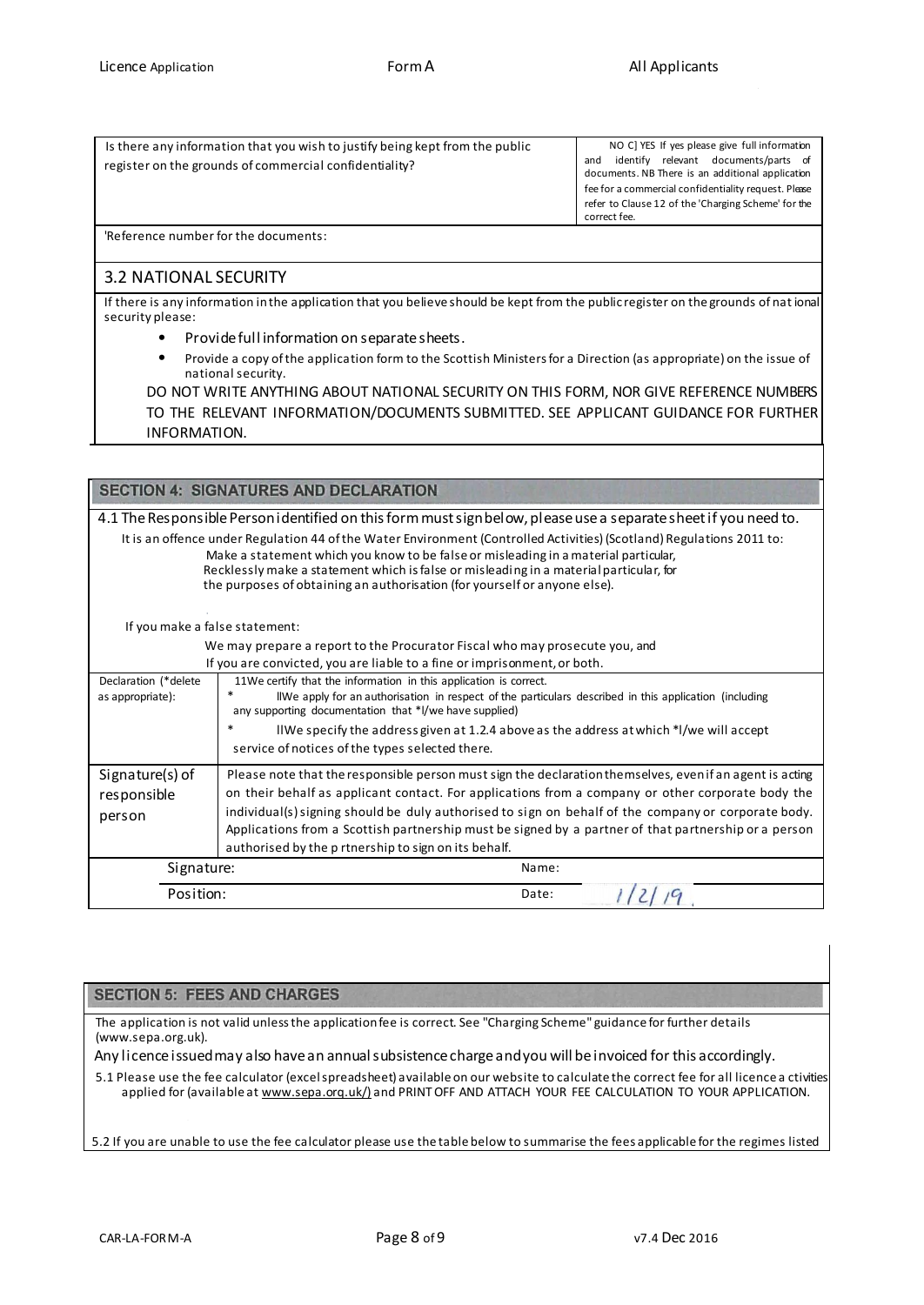|                                                                        |            |          | Please calculate your application fee for each of the regimes below, and any Registration level activities you may be applying for.                          |  |  |
|------------------------------------------------------------------------|------------|----------|--------------------------------------------------------------------------------------------------------------------------------------------------------------|--|--|
| Then<br>give the total fee enclosed for the whole licence application. |            |          |                                                                                                                                                              |  |  |
|                                                                        |            |          |                                                                                                                                                              |  |  |
|                                                                        |            |          |                                                                                                                                                              |  |  |
| Activity summary<br>All Point Source Discharges                        |            |          | Fee for activity                                                                                                                                             |  |  |
|                                                                        |            |          | 4202.00<br>£                                                                                                                                                 |  |  |
| All Abstractions                                                       |            |          |                                                                                                                                                              |  |  |
| All Impoundments                                                       |            |          |                                                                                                                                                              |  |  |
| All Engineering                                                        |            |          |                                                                                                                                                              |  |  |
| Appended Registration* level activities                                |            |          |                                                                                                                                                              |  |  |
| Total Activity application fee                                         |            |          | (sub total)                                                                                                                                                  |  |  |
| Request for Commercial Confidentiality (if applicable)                 |            |          |                                                                                                                                                              |  |  |
| Total application fee of                                               |            |          | £<br>4202.00<br>is enclosed.                                                                                                                                 |  |  |
|                                                                        |            |          | *If you are enclosing Registration forms for certain activities as part of your licence, please state the total fee for all                                  |  |  |
| Registrations appended.                                                |            |          |                                                                                                                                                              |  |  |
| 5.3 Payment Methods                                                    |            |          |                                                                                                                                                              |  |  |
| <b>BACS</b>                                                            |            |          | IMPORTANT! When paying by BACS or direct transfer you MUST submit the                                                                                        |  |  |
|                                                                        | A/C number | 00137187 | Remittance Advice/Proof of Payment with your application form. If this isnot                                                                                 |  |  |
|                                                                        |            |          | received the application will be returned to you as invalid and a request will<br>be made for the correct Remittance Advice/Proof of Payment, as SEPA cannot |  |  |
|                                                                        |            |          | process your application without this.                                                                                                                       |  |  |
| Cheque                                                                 |            |          | Made payable to 'SEPA and submitted with your application                                                                                                    |  |  |
| Credit/Debit                                                           |            |          | Payment is accepted by all major credit/debit cards. Please telephone SEPA to arrange payment                                                                |  |  |
| Card                                                                   |            |          | (Note: Payment by credit cards will attract a 2.5% surcharge)                                                                                                |  |  |

|    |                | <b>SECTION 6 APPLICATION CHECKLIST</b>                                                                                                                                                                                 |               |
|----|----------------|------------------------------------------------------------------------------------------------------------------------------------------------------------------------------------------------------------------------|---------------|
|    |                | Once you have completed all parts of your application, including the relevant regime specific form(s), please use this cheddist indicate the items<br>you have cm-pleted and atB serding us as part of thS appicetion: |               |
|    |                | 2 PAPER COPIES OF WHOLE APPLICATION                                                                                                                                                                                    |               |
|    |                | SITE MAP CLEARLY REFERENCED (LICENCE APPLICANTS)                                                                                                                                                                       |               |
|    |                | 1 ELECTRONIC COPY OF APPLICATION IF A COMPLEX LICENCE (SEPA MAY REQUIRE AN ELECTRONIC                                                                                                                                  |               |
|    |                | <b>COPY FOR CERTAIN SIMPLE LICENCES)</b>                                                                                                                                                                               |               |
|    |                | OTHER MAPS AND PLANS AS NECESSARY                                                                                                                                                                                      |               |
|    |                | ALL REGIME SPECIFIC FORMS AS NECESSARY                                                                                                                                                                                 |               |
|    |                | PAYMENT MADE USING A SUITABLE PAYMENT METHOD                                                                                                                                                                           |               |
| C) |                | REMITTANCE ADVICE/PROOF OF PAYMENT (if applicable) INCLUDED WITH YOUR APPLICATION<br>SIGNATURES AND DECLARATION                                                                                                        |               |
|    |                | ASSOCIATED DOCUMENTS FOR ANSWERS TO QUESTIONS                                                                                                                                                                          |               |
|    |                | CONTINUATION SHEETS FOR ANSWERS TO QUESTIONS                                                                                                                                                                           |               |
| C] |                | CHARGE CALCULATOR PRINT OUT/BREAKDOWN OF ACTIVITY CHARGES                                                                                                                                                              |               |
|    | CAR-LA-FOR M-A | Page 9 of 9                                                                                                                                                                                                            | v7.4 Dec 2016 |